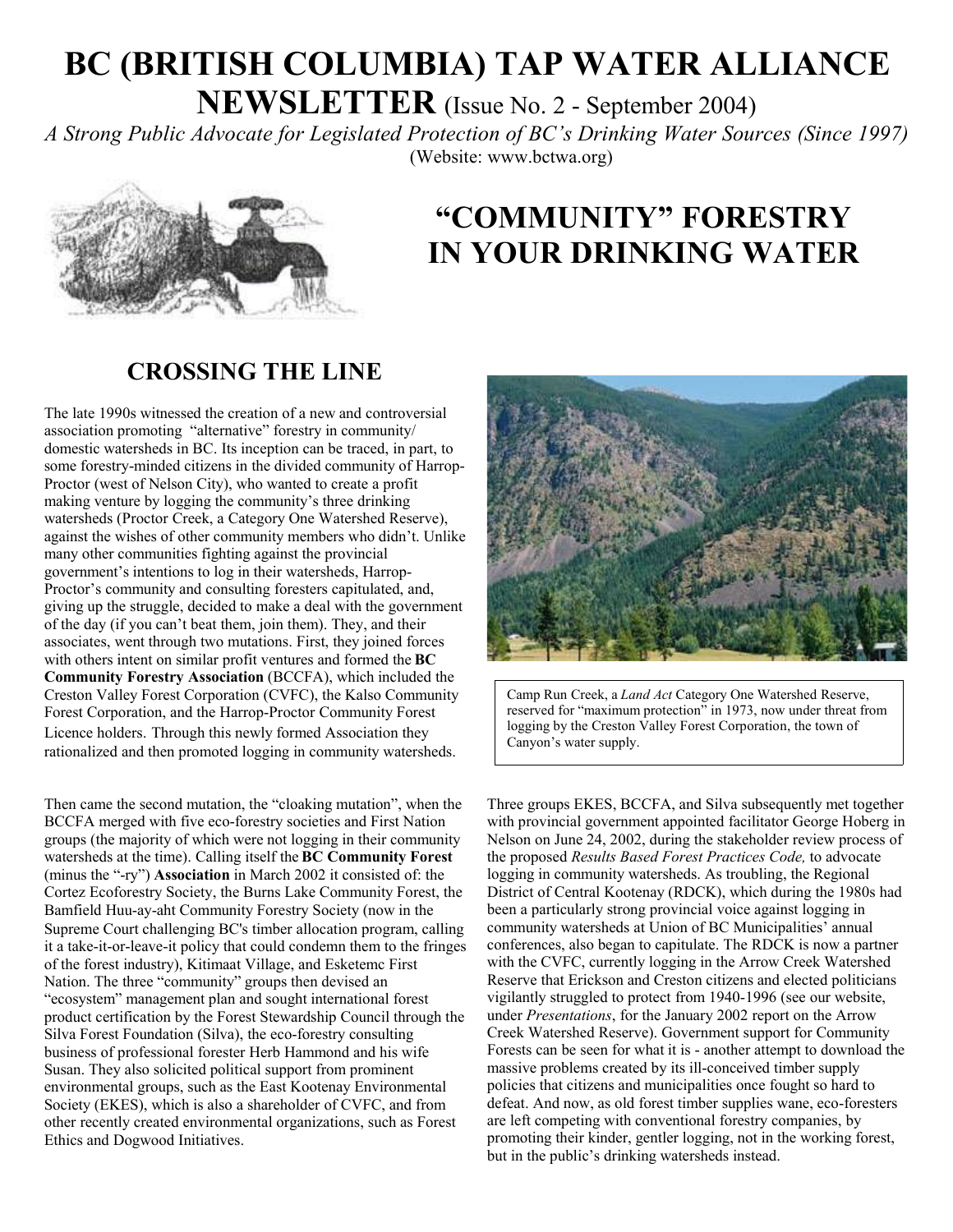### **WHAT STARTED IT ALL?**

There is little question that since the 1960s successive BC provincial government political administrations have attempted to alter deeply entrenched public attitudes and have ignored existing provincial legislation and policy on the protection ("single-use") of public drinking water sources. By March 9, 1981 Mike Apsey, the Social Credit Deputy Minister of Forests, and formerly vicepresident of the Council of Forest Industries, informed Cabinet's



Environment and Land Use Technical Committee that his "Ministry was becoming aware of growing public concern over other use of lands around [drinking] watersheds". He noted that there was "the danger of losing flexibility and returning to a single use concept of land." In a joint public relations scheme, government and the forest industry cynically instituted the

concept of "multiple use" (later, "integrated resource management") to counter "single use". The "multiple use" agenda

was the underhanded and largely secret policy of transferring Public (Crown) forestland dedicated to "single use", into the operable timber harvesting land base. That went against specific recommendations in the 1944/45 Sloan Forest Resources Commission, and was counter to subsequent directives in Forest Service Inventory manuals.

 Consequently, when the provincial land base was dedicated to newly created "sustained yield units" (formerly, Public Working Circles) the Ministry of Forests quietly (but not without severe public criticism) began to move "off-limit" single-use watersheds into the Allowable Annual Cut (AAC). This is the origin of the current dilemmas in BC. **Had these lands been respected, as they were intended to be, we would not be logging or conducting other questionable activities in them, and communities would not be divided and fighting amongst themselves about local entrepreneurs intent on raiding them.** Of course, that was the intention behind it all revealed in internal government documents.

## **"WE CAN DO IT BETTER" & "FORESTRY THAT WORKS"**

Eco-forestry must replace current forest practices in what some generally define as "the Working Forest", but the term working forest should not include drinking water sources. The only way to include drinking watersheds in an "eco-forestry" plan is as reserve areas, off-limits to industrial activities, set aside for water production. Caught between over-allocated timber supplies and a mounting stand-off between communities and logging operations in community watersheds, local eco-foresters began promoting a lesser rate of cut and by arguing for other logging methods, comforted themselves and the concerned public with the notion that, "we can do it better, we can do it right." But, in fact, that's not where British Columbians need better logging practices; drinking watersheds are where we need no logging practices. And, that is what these are - eco-forestry practice runs. By choosing what might be considered the "lesser of two evils", they are, nevertheless, still guilty of the same poor logic. It's the act of selling "eco-forestry" where no forestry properly belongs that should be condemned, not the worthy goals of eco-forestry itself.

Part and parcel of recent eco-forestry salesmanship in community watersheds are the very tools used for decades by industry-minded foresters meant to brainwash and trick the public: the old jargon, a misleading refrain heard for more than sixty years, that logging **"enhances"** and **"maintains"** water quality and quantity; and the **"show me"** or **"demonstration"** forestry tours touting the benefits of logging. Both of these marketing tools have been repeatedly, effectively, and enthusiastically employed by eco-forester Jim Smith, the manager of the Creston Valley Forest Corporation (CVFC), one of the central figures in this most recent assault on community/domestic watersheds (i.e., his report, *Creston Community Forest*, in the Silva Forest Foundation's 2004 booklet, *The Power of Community*, and the recent Feb.12/2004 promotional feature section in the Creston Valley Advance, *Community logging puts environment first*).

Smith is a long time respected forester, who has many followers in the eco-forestry and environmental community. He recently moved back to the Creston area to the small town of Canyon when the CVFC was being formed in 1996-97 to become its planner and manager. Ironically, twenty years previous, Smith fought beside



BC Tap Water Alliance Coordinator Will Koop was on a tour with Jim Smith (left) and logger Ralph Moore (with EKES) in the upper Arrow Creek Watershed Reserve, September 1998. The group arrived to the area in the photo via a logging road secretly bulldozed by the Ministry of Forests in 1995. Ralph Moore was looking at the straight tall old growth forest saying how great those trees would be for the timber markets. Moore sits on the Ministry of Forests' eight-member Community Forest Advisory Committee.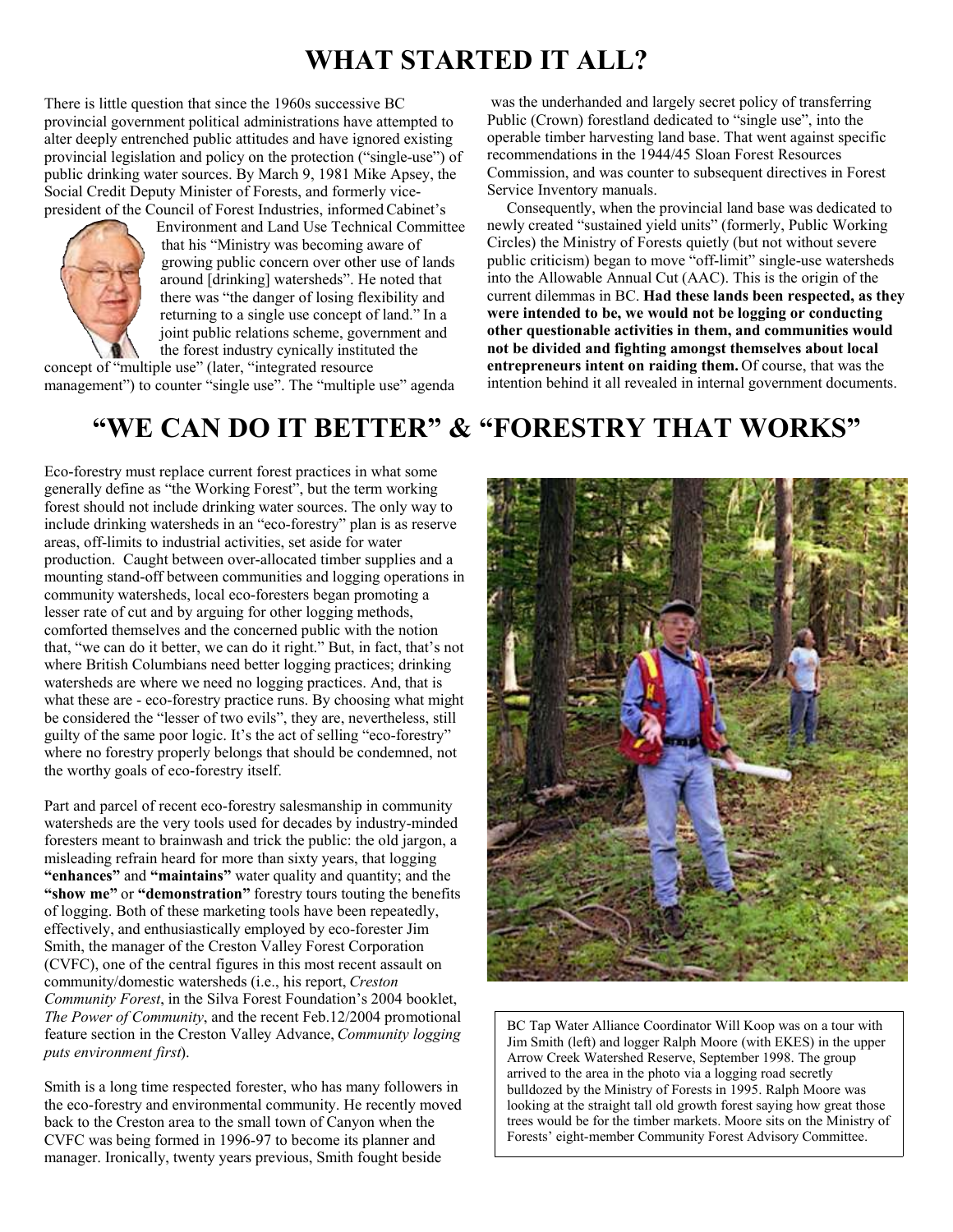other prominent members of the public to protect the Arrow Creek Watershed Reserve from logging. Now Smith is saying things like the Reserve "is also an important recreation area", contrary to the primary rule of the former Erickson Improvement District Trustees and the Ministry of Health since 1929, which bars public access. The US Forest Service used similar tactics to support "multiple use" of sensitive drinking watershed areas by encouraging public recreation within them. The Ministry of Forests in BC also "partnered" with local recreation groups, then funded the development of public recreation facilities in watershed reserves, for the express purpose of reclassifying them under multiple-use, which, unknown to the public, included logging, mining and roadbuilding plans.

 Smith and the CVFC are using public relation ploys to influence even high school students to support their "forest ecology" aims (website: www.crestonbc.com/communityforest/). That's exactly what the Council of Forest Industries did for decades, coordinated in part through "demonstration forestry" tours.

During the BC Forest Stewardship Council's review for forest products certification standards in 2001, Smith stated in his submission: **"I am concerned that blanket restrictions on logging in certain HCVF's** [High Conservation Value Forests] **may compromise the intent of the HCVF. In the case of** [domestic] **watersheds, logging should be allowed where it can be demonstrated that management actually maintains, protects, and/or enhances water resources"** (see our Sept.10/2001 submission to the Forest Stewardship Council against logging in community watersheds, posted on our website). Left out for readers, however, is any reference by the CVFC about the relationship between its recent logging activities that began in late 2003 in Arrow Creek and the recent controversy over chlorination and membrane filtration that will cost taxpayers over \$13 million (not including annual operating costs). Now, that's "forestry that works", but only for those profiting on the backs of others. The "public" is left, as usual, absorbing the health impacts and subsidizing treatment and future watershed rehabilitation costs.

## **WHO IS IN YOUR WATERSHED?**

Professional forester Herb Hammond, who once supported the full protection of community watersheds, is a very well known and celebrated spokesman, author and consulting forester for alternative ecosystem-based forestry with the Silva Forest Foundation (Silva) in Winlaw, BC. He is well known not only in BC, but also across Canada and the United States. He has authored books on the subject, lectured extensively, given workshops with communities, First Nations, has written or been the subject of numerous magazine articles, has his own school, and has produced numerous alternative forestry plans for many clients. In 1990, at a forum debate at the University of BC, he recommended the province needed to protect 33 percent of its forestlands. He seemed to be a strong advocate for the protection of domestic/community watersheds.



Herb Hammond (middle) receiving the 2003 "Gold" Canadian Environment Award for "Sustainable Living", sponsored in part by Shell Canada (president Tim Faithfull to right), and federal Environment Minister David Anderson (left). Herb received a \$5,000 cheque for donation to his favourite charity.

Back in 1993, Vancouver-based Greg Helten interviewed Hammond as part of a half-hour video production on the future protection of the Greater Vancouver watersheds, where he commented about the importance of protecting the public's forest stands for drinking water. Here's a quote from the video where Hammond summarized: **"If water is the main goal, better let mother nature run the forests, not people"** (*Greater Vancouver's Water: Our Future*, produced in May 1993).

The Slocan Valley Watershed Alliance (SVWA), which Hammond later chaired, was formed in 1981 as a result of inter-community opposition to proposed logging in Slocan's drinking watersheds. Due to continued pressure by the Ministry of Forests on the invasion of drinking watersheds, the SVWA announced a logging moratorium in the Slocan Valley in 1984. Hammond also chaired the BC Watershed Protection Alliance, formed in late 1984 after the first provincial FLOW (For Love of Water) conference, followed by a second in 1988. However, at the third FLOW conference in New Denver in 1999, the acronym was co-opted by a small contingent calling it For Love of Our Work, logging instead.

As recently as February 2001, when the NDP government was holding public meetings for the proposed *Drinking Water Protection Act*, Silva signed on to the BC Tap Water Alliance petition, which ran in a number of newspapers (see our website), calling for the re-legislated protection of drinking watersheds.

After blockades in 1997 failed to protect the watersheds in the Slocan Valley and protestors were jailed, the SVWA struggled to stay active and many of the previous directors who advocated "ecosystem-based logging" stepped down from its Board. In 2002 the new Board of directors, realizing that the only sure way to protect domestic drinking water was to give it full protection as was intended for drinking water, rewrote its constitution, calling again for the full protection of drinking watersheds in the Slocan Valley. **A June 2002 public poll showed that 94% of Slocan Valley residents were in favour of drinking water source protection.** The public poll placed ecosystem-based planning far down on the list for support.